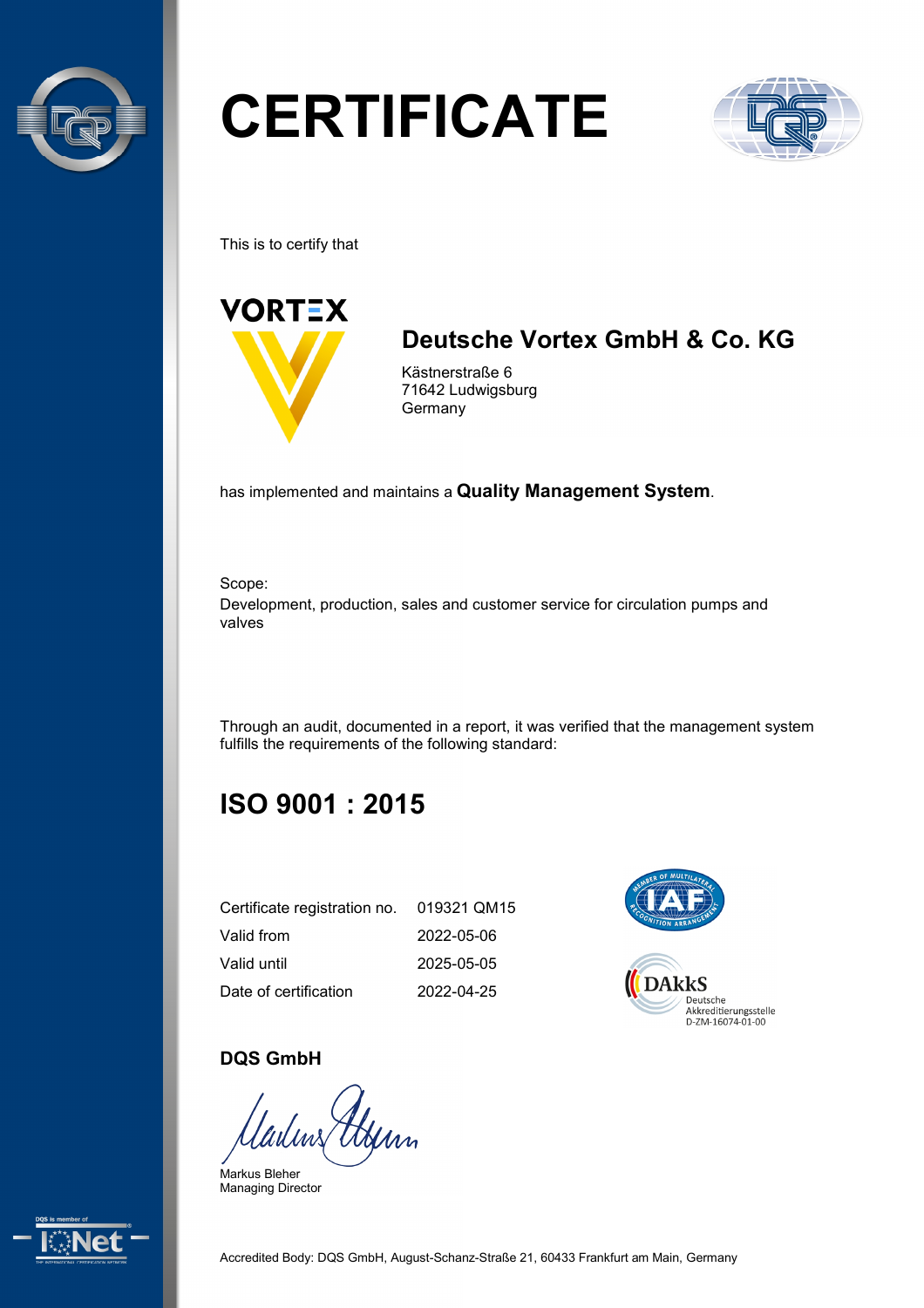

This is to certify that

### **Deutsche Vortex GmbH & Co. KG**

Kästnerstraße 6 71642 Ludwigsburg Germany

has implemented and maintains an **Environmental Management System**.

Scope:

Development, production, sales and customer service for circulation pumps and valves

Through an audit, documented in a report, it was verified that the management system fulfills the requirements of the following standard:

### **ISO 14001 : 2015**

| Certificate registration no. 019321 UM15 |            |
|------------------------------------------|------------|
| Valid from                               | 2022-05-06 |
| Valid until                              | 2025-05-05 |
| Date of certification                    | 2022-04-25 |

#### **DQS GmbH**

Markus Bleher Managing Director